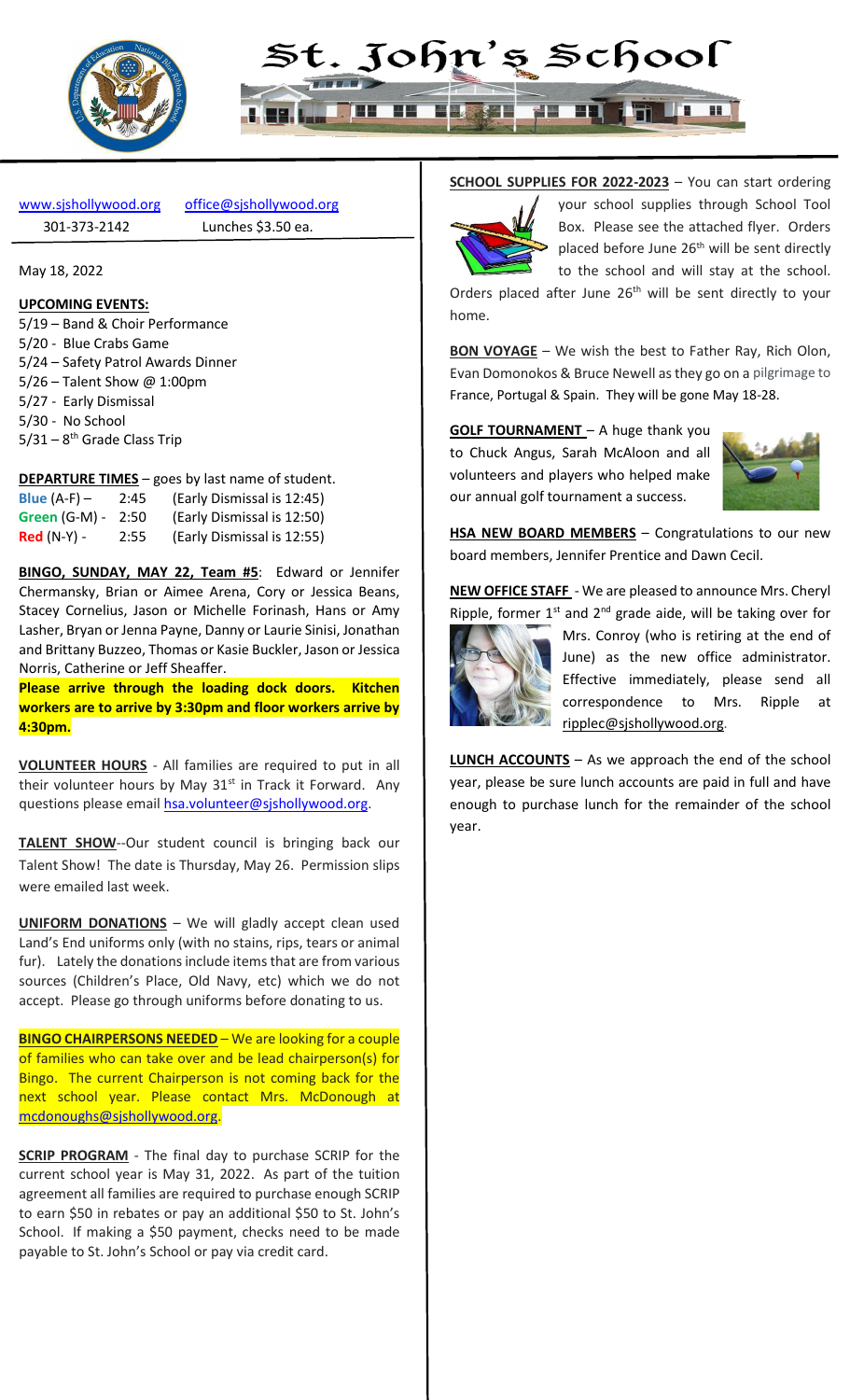THE BLUE CRABS ARE PROUD TO SUPPORT SAINT JOHNS SCHOOL HOLLYWOOD









**GROUP CODE: STJOHNS** 

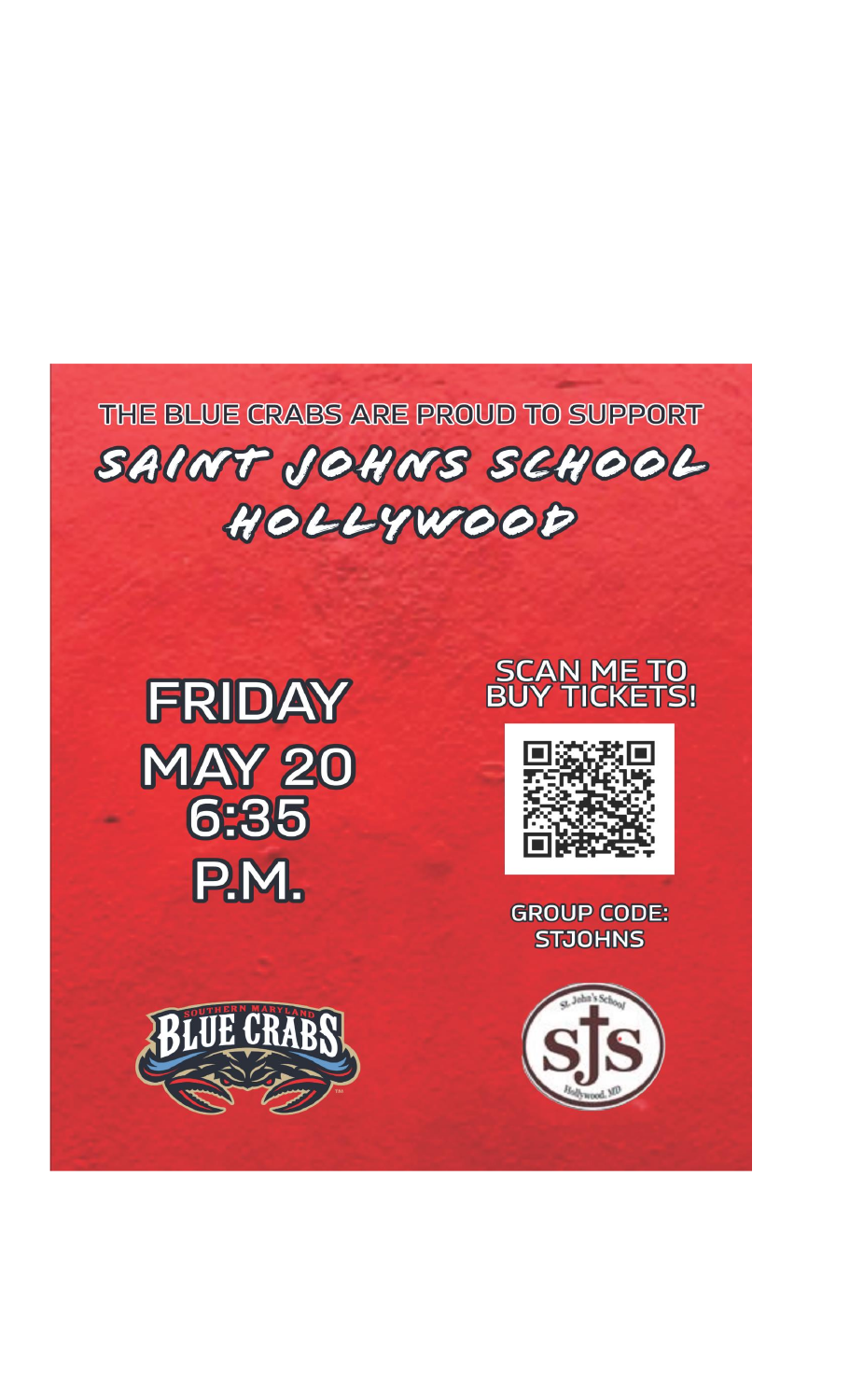## order online today!

#### **Dear Parents,**

We are happy to announce that we have chosen to sell prepackaged school supplies for the next school year. through School Tool Box- It doesn't get any easier than this!

- · Easy Online Ordering
- Avoid Back-to-School Crowds
- Trusted Brand Name Supplies
- Teacher Approved List

Your arder

H

supports **SHAR** 

Dee Box, One Meal, Two Kids

**Backpacks and Lunch Boxes** 

#### schooltoolbox.com 800-952-1119

#### **School Name:**

**St. John's School** Hollywood, MD

#### **Ordering Available:**

**Beginning May 9th Ending June 26th** 

#### **Pick-up Date at School:**

**August 22nd** 

Kindergarten - \$53.62 1st Grade - \$58.87 2nd Grade - \$60.20 3rd Grade - \$56.17 4th Grade - \$42.82 5th Grade - \$26.53 6th Grade - \$103.37 7th Grade - \$97.07 8th Grade - \$82.86

Visit schooltoolbox.com to place your order!

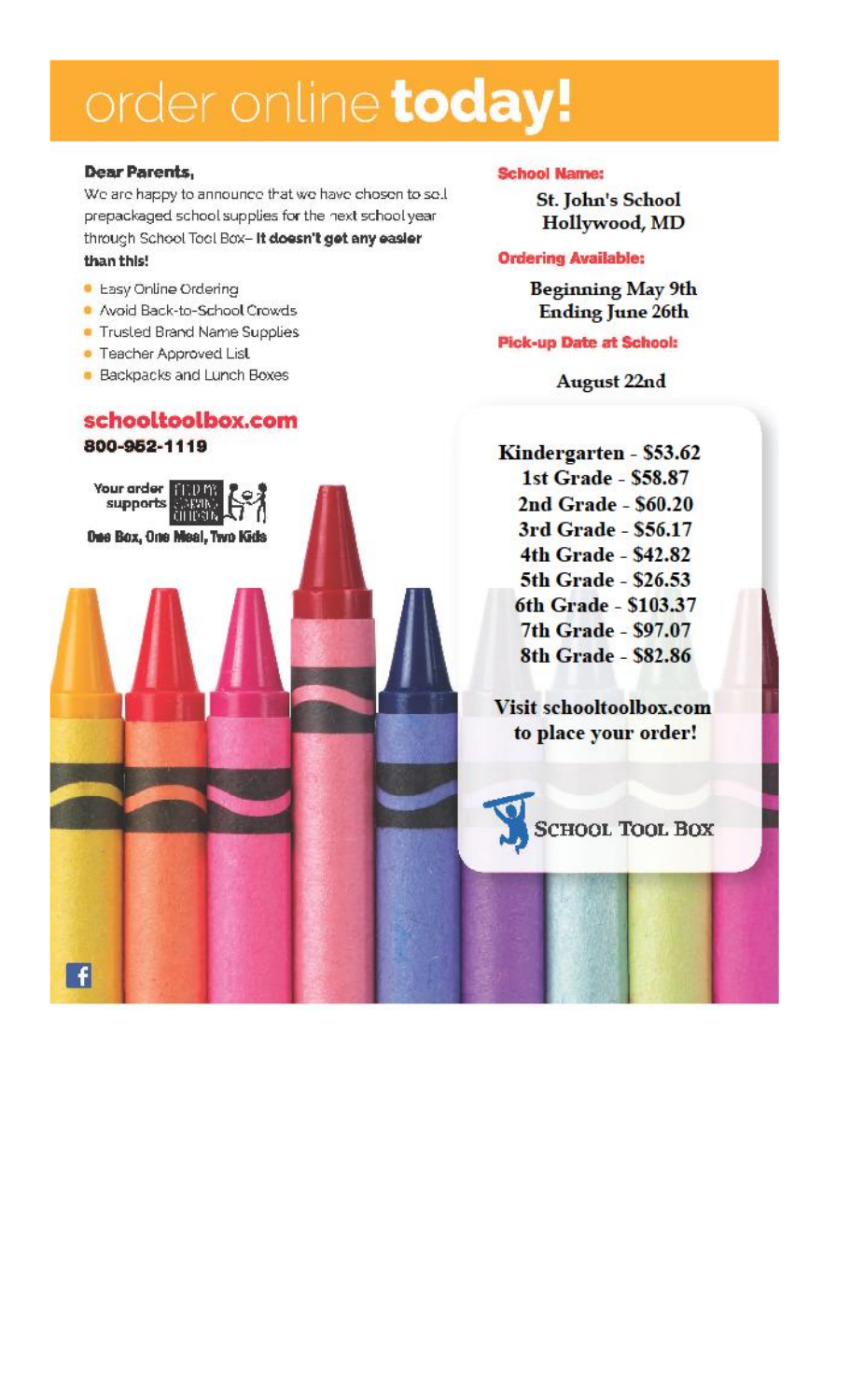### Saint John's Catholic School

### Presents



Where: 43900 St Johns Rd, Hollywood, MD 20636 **When: Every Sunday Night** Time: Doors Open at 5 PM & Bingo beings at 6 PM **Pull Tabs are Available for Purchase For Additional Information** Contact St. John's Catholic School: (301) 373-2142